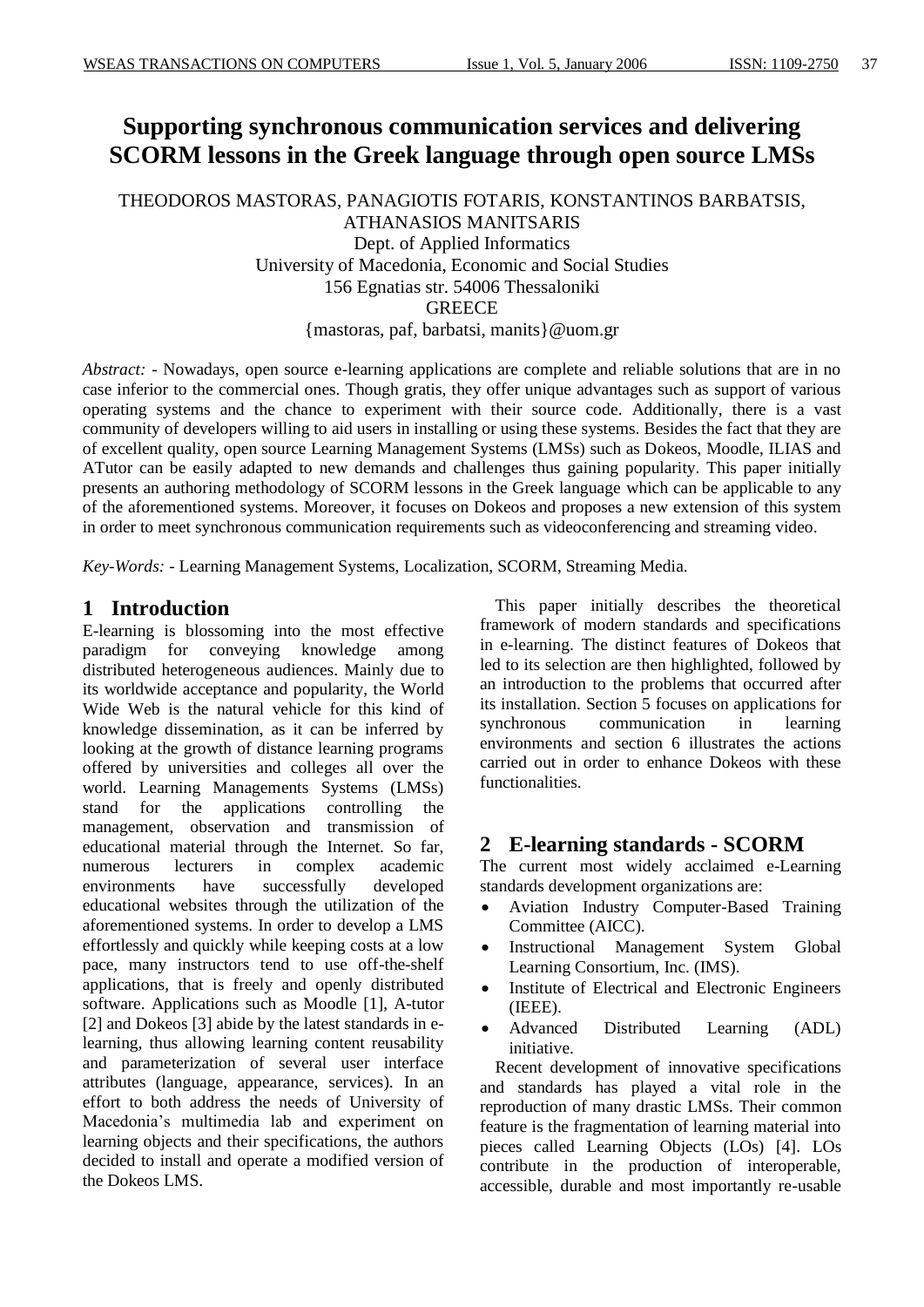course elements [5]. Reusability equals to portability across diverse LMSs and discoverability among content consumers, provided that said standards are widely adopted.

The Sharable Content Object Reference Model (SCORM) is one of the most acclaimed e-learning specifications and is therefore supported by most modern LMSs. Established in 1997 by the American Department of Defence in collaboration with a number of American universities and firms, ADL [5] introduced SCORM aiming at encouraging and supporting small, reusable, sharable course content, discoverable via metadata descriptors [6]. The SCORM metadata information model is a reference to the IMS learning resource metadata information model, which itself is based on the IEEE LOM standard [4]. The SCORM metadata also adheres to the IMS learning resource metadata XML binding specification and provides an XML representation for the SCORM metadata information data model.

## **3 Dokeos LMS**

### **3.1 Features**

Seeking an integrated e-learning solution, we have decided to focus on open source software mainly because of its unique experimentation capabilities. In order to opt for an open LMS that was both user friendly and SCORM compliant with Greek language support, we evaluated a series of applications including ATutor[2], Dokeos[3], MOODLE [1] and ILIAS [8]. Dokeos was finally selected because it is a system that offers easy management and maintenance along with rich documentation. Furthermore, it is platform independent, SCORM compliant and exceptionally user friendly when it comes to authoring or viewing.

 Dokeos offers all the features of a typical LMS such as:

- Network services
	- o User authentication (user registration, security settings)
	- o Role and permissions management (discrimination between administrator, tutor, assistant tutor, moderator and student)
	- o Website management (creation of units, module categories, student groups, announcements)
- User community tools
	- o Activities agenda
	- o Fora, Chat
- o E-mail incorporated services supporting bulk e-mail to student groups
- o Reference section with links to webpages
- Course preparation and uploading services
- o Course authoring by tutors, import of SCORM courses
- o Learning path builder
- o Questions authoring for the creation of tests
- o Real-time presentation of learning material (courses and tests)
- o Monitoring of student submitted coursework and assignments
- User activities tracking and logging services
	- o Tracking of course learning paths followed by students
	- o Tracking of elapsed time in each course unit by students
	- o Results of student evaluation tests
	- o Maintenance of user profiles

### **3.2 Setup**

Dokeos is an open source LMS accompanied by Free Software Foundation's [7] [10] General Public License [9]. It is implemented in PHP and requires Apache acting as a web server and mySQL as a Database Management System. These requirements where satisfied using the open application EasyPHP which installs and sets easily both Apache and mySQL in a system running Windows 2003 Server.

An adjustment that had to be performed manually regarded the maximum size of files to be uploaded. Since the used educational material (presentations, course notes etc.) extended the default setting, we had to increase it to 100 MB through altering the "php.ini" file in the "conf\_files" folder. Optionally, someone could also alter the default mySQL passwords so as to increase security.

Unfortunately, Greek characters were not displayed properly in all browsers after installation (Figure 1). In order to address this imperfection, we had to perform the extensive substitution of the "htmlentities" function with "htmlspecialchars" within the source code of 56 files. This extra task can be readily performed with the aid of numerous text editors. Finally, the user interface had to be customised in order to correspond to the university's website layout (background, logos, headers, footers etc.).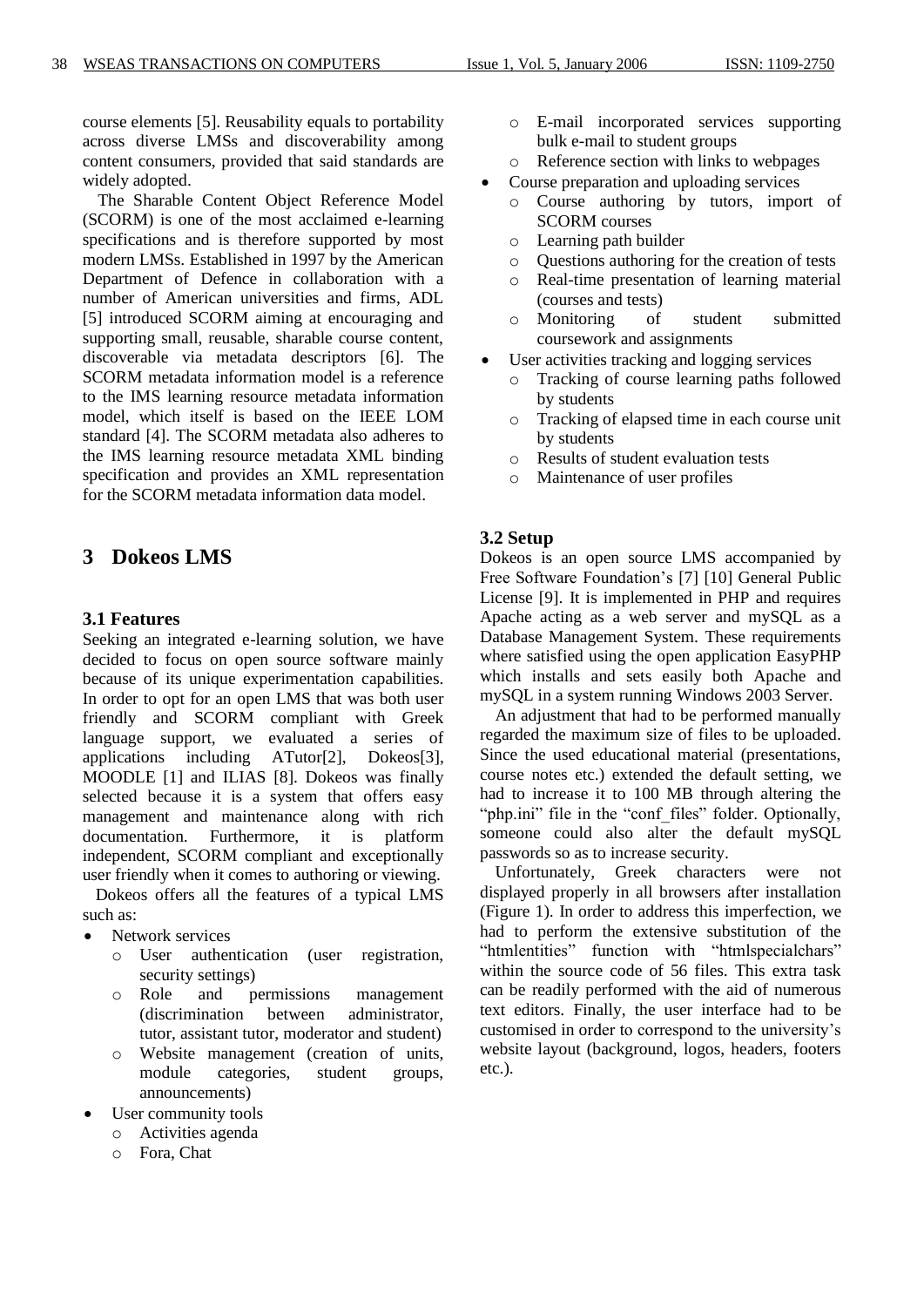| Edit View Favorites Tools Help<br>File                                                              |                                                                                                                    |
|-----------------------------------------------------------------------------------------------------|--------------------------------------------------------------------------------------------------------------------|
| $\bigcirc$ Back $\bullet$ $\bigcirc$ $\bullet$ $\bullet$ $\bigcirc$ $\bigcirc$ $\bigcirc$<br>Search | Favoritos &   A . B . D . H                                                                                        |
|                                                                                                     | - Δημιουργία ενός μαθήματος - ΑΣΕΑ - Microsoft Internet Explorer                                                   |
| Address [8] http://asea.multimedia.uom.gr/claroline/create                                          | File Edit View Favorites Tools<br>Help                                                                             |
|                                                                                                     |                                                                                                                    |
| ΠΑΝΕΠΙΣΤΗΜΙΟ ΜΑΚΕΔΟΝ                                                                                | Back - x z 2 Search E Favorites ( C - B                                                                            |
| <b>ДІКОНОМІКОН КАІ КОІМОНІКОН ЕПІЕТНЯ</b><br><b>ТИНИА ЕФАРМОГИЕННІ ПАНРОФОРІКІ</b>                  | Address (b) http://asea.multimedia.uom.gr/clarcline/create_course/add_course.php?                                  |
| Θεοδωρος Μάστορας: Τα μαθήματά μου   Το πρ<br>ΑΣΕΑ > Δημιουργία ενός μαθήματος                      | ΠΑΝΕΠΙΣΤΗΜΙΟ ΜΑΚΕΔΟΝΙΑΣ<br><b>OIKONOM KON KAJ KOINONIKON EΠIΣTHMON</b><br>ΤΜΗΜΑ ΕΦΑΡΜΟΣΜΕΝΗΣ ΠΑΗΡΟΦΟΡΙΚΗΣ          |
| Δημιουργία ενός μαθήματος                                                                           |                                                                                                                    |
|                                                                                                     | θεόδωρος Μάστορας : <b>Τα μαθήματα μου   Το προφίλ μου   Η ατξέντα μου  </b> '<br>ΑΣΕΑ > Δημιουργία ενός μαθήματος |
| Ολα τα πεδία είναι υποχρεωτικά                                                                      |                                                                                                                    |
| Τίτλος μαθήματος:                                                                                   | Δημιουργία ενός μαθήματος                                                                                          |
| η.χ. Ιστορία της Τέχνης<br>Σχολή / Τμήμα: (01) Προπτυχιακά -<br>Η σχολή ή το τμήμα στα οποία        | Ολα τα πεδία είναι υποχρεωτικά<br>Τίτλος μαθήματος:                                                                |
| Κωδικός Μαθήματος:<br>λατινικούς χαρακτώσες -μέ<br>Kollnyntric(¿c): [juáájñáb Éâgabřib              | η.  Ιστορία της Τέχνης<br>Σχολή / Τμήμα: [(01) Προπτυχιακά<br>Η σχολή ή το τμήμα στα οποία αγαφέρεται το μάθημα    |
| Γλώσσα:<br>ureek<br>Επικύρωση                                                                       | Κωδικός Μαθήματος:                                                                                                 |
|                                                                                                     | Αατινικούς γαρακτάρες -μέγρι 12 το πολύ- n.y. FYS1234                                                              |
|                                                                                                     | Καθηγητής(ές) Μάστορας Θεόδωρος                                                                                    |
| Οταν πατήσετε το «Επικύρωση», θα δημιουργηθεί μια<br>σύμφωνα με τις απαιτήσεις σας                  | Γλώσσα<br>greek<br>Επικύρωση                                                                                       |
| Επαναφορά μαθήματος                                                                                 | Οταν πατήσετε το «Επικύρωση». Θα δημιουργηθεί μια ιστοσελίδα με Περιογή Συζητήσ                                    |
| Διαχειριστής: Μάστορας Θεοδωρος                                                                     | σύμφωνα με τις απαιτήσεις σας                                                                                      |
| ы                                                                                                   | Επαναφορά μαθήματος                                                                                                |
|                                                                                                     | Διαχειριστής: Μάστορας Θεόδωρος                                                                                    |
|                                                                                                     |                                                                                                                    |

**Figure 1.** The problem of Greek characters in displaying

## **4 Addressing SCORM problems**

### **4.1 Localization**

Compared to the rest of the evaluated LMSs, Dokeos was the sole system displaying both course contents and the LOs (also called SCOs in the SCORM specification) tree structure on the same single screen. This structure acts as a user-friendly navigational tool specifying the student's learning path.

Dokeos is not fully SCORM compliant, therefore tolerant enough to courses created in different SCORM versions. At the same time, it supports the tracking of numerous course elements referring to the time spent in a course section, to the score achieved in a test and to whether a section was successfully completed.

#### **4.2 Authoring problems**

The selected authoring software for the preparation of SCORM courses was Reload [11], a powerful and open application also recommended by ADL. However, as Reload does not support the creation of self-assessment tests, a divert application had to be employed. Trivantis Lectora [12] proved to be the most eligible tool for this purpose. Lectora allowed the generation of tests in the form of small autonomous SCORM courses that were included into the main course by Reload.

 Nevertheless, these courses still failed to display Greek characters due to the declaration of UTF-8 as the codepage encoding (Figure 2). The solution to this problem requires two separate steps following course authoring:

- The available answers in the Lectora multiple choice tests should contain only their corresponding number (e.g. "1", "2", "3" etc.). Greek characters should either be avoided or placed in separate floating text boxes.
- The "imsmanifest.xml" file created by Reload is UTF-8 encoded and therefore has to be converted to ANSI. This can be achieved by replacing the tag <?xml version="1.0" encoding="UTF-8"?> found in the file's first line with  $\langle 2x$ ml version="1.0"  $\langle 2x \rangle$ . Finally, the file must be saved with the encoding attribute set to ANSI.



**Figure 2.** Greek characters displaying in SCORM

## **5 Synchronous communication in elearning**

E-learning systems are mostly based on asynchronous communication granting students and teachers with time and space independence.

 However, this type of communication can sometimes become a burden for services such as efora, e-mail etc. due to possible long time intervals. These communication interruptions can lead to poor learning experiences. On the other hand, synchronous communication can overcome this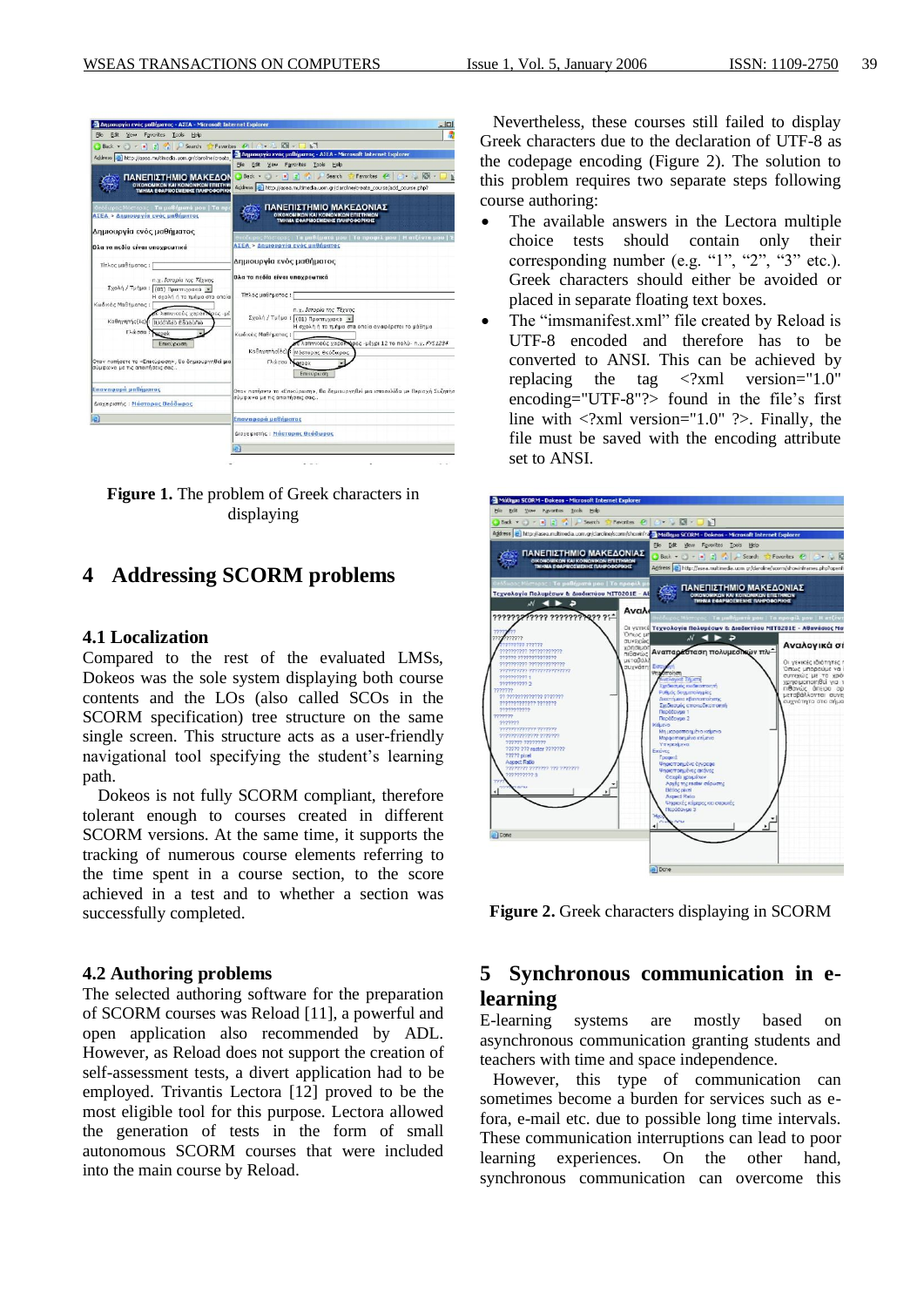problem, enhancing the learning process. The most obvious advantage of 'real-time' communication is that students are able to pose questions and receive feedback in real time. They do not have to wait for long periods and as a result the learning process is not constantly interrupted.

 The most obvious inadequacy of synchronous communication is that both sides (teachers students) are no longer time independent as the time of logging into the system must be specified in advance. Another reoccurring problem regards the time interval between the teacher's reply to questions posed by students. Occasionally, this time can be longer than expected, therefore leading the students to the wrong conclusion that the teacher is no longer taking part in the chat. In order to perform this sort of live chats successfully, certain rules should be followed by all participants.

 Facilitating streaming audio and video technologies proves to ameliorate the situation. Though demanding in terms of both technology and expertise, streaming is considered as one of the most effective means for delivering a lecture through the World Wide Web. Traditional lecture delivery remains a widely used teaching method that can be applied to a vast number of courses. Several times lecturers are trying to explain some rather complex subjects aided solely by a slideshow. When it comes to the Web, video streaming technologies become the only technological medium for implementing this traditional yet quite efficient course delivery method.

 The use of audio and video streaming, although demanding in terms of bandwidth, is the best vehicle towards delivering a lecture through the web in an effective way. Streaming media minimize the client's waiting time since the transmitted material does not have to be downloaded completely for viewing.

## **6 Integrating synchronous communication services in Dokeos**

### **6.1 Data streaming**

Windows Media [13], Real Media [14] and QuickTime [15] are the most widely accepted streaming technologies. The proposed system utilizes Microsoft Windows Media platform mainly because the latter was included in the Microsoft Internet Information Server (IIS) which was already in use.

 Microsoft Windows Media Server enables users to record the transmitted content with high quality, which proves to be quite beneficial to students attending an online lecture.

 The Windows Media platform consists of three parts:

- Windows Media Tools for content preparation (audio and video),
- Windows Media Services for transmission and
- Windows Media Player for playback.

 The key features [16] of Windows Media Technologies can be summarized as follows:

- Wide bandwidth range and multiple bit rate encoding. A different bit rate can be encoded according to the individual need.
- Intelligent streaming. Media server can monitor and automatically adjust the bit rate of each client stream according to current bandwidth so that end users receive the highest quality stream.
- Built-in multicast service.
- Wide availability for end user due to their support of both Internet Explorer and Media Player.
- On-demand / Live Presentation.

### **6.2 Previous services**

Dokeos facilitates synchronous communication through the "conference" and "chat" services. However, both services present several limitations. For example, instant messaging through "chat" is rather slow as it requires the continuous and almost annoying refresh of screen information. Additionally, "chat" supports only text messages. As for video streaming, it is up to the instructor to define a link to some streaming server without any further assistance or denote a link to the available on-line video lectures. Finally, transmitted video appears in a new window which overlaps the system's user interface, thus causing frustration on users.

### **6.3 Extending Dokeos**

In order to cope with the aforementioned problems, we had to modify the source code of the "conference" section. In particular, the files located in the "claroline\online" folder were altered so as to support the following functionalities:

 Video-conference. After installing the videoconference server CUseeMe [17] on a separate computer, we have appended an additional link responsible for the automatic launch of a videoconference to the "conference" section. Each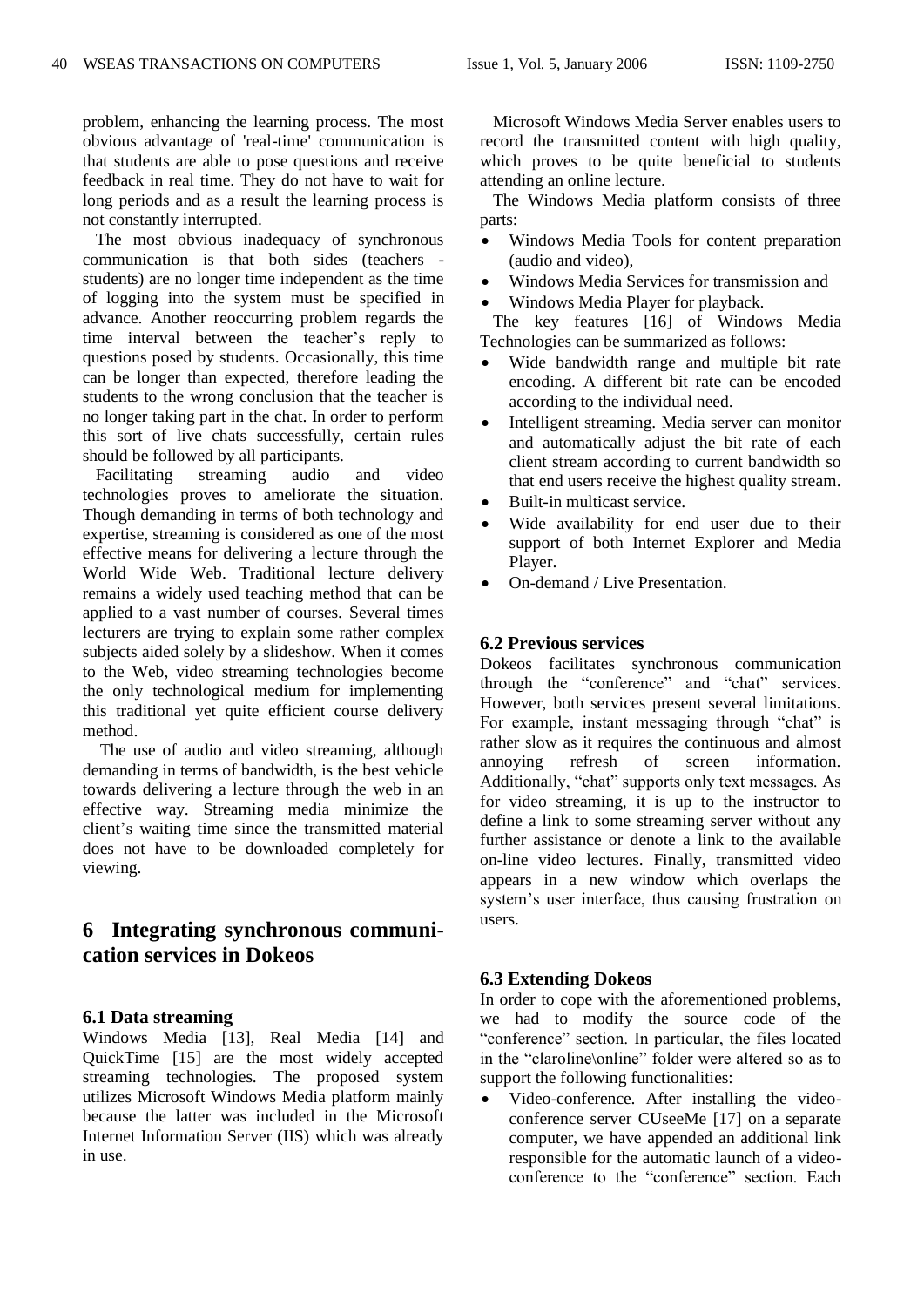learning module has its own virtual conversation room for the students to choose from (Figure 3) provided that they have the CUseeMe client already installed on their computers.



**Figure 3.** Video-conference under the Dokeos environment

 Delivery of video lectures through streaming. Showing a streamed lecture within the Dokeos window (Figure 4) requires the employment of a computer running Microsoft Windows Media Services. We have inserted an additional link to the "conference" section's configuration panel, leading to the administration page of the Media Server's repository. Instructors can then add a publishing point, i.e. a reference to a camera or a video file stored in a shared folder. There is a corresponding shared folder for any lesson created in the Dokeos environment. Following the previous steps, the assignment of a specific publishing point to a lesson becomes an effortless task.

 Video transmission is utilized for the implementation of two novel course delivery models:

- "Virtual Classroom" (live video) and
- "On Demand delivery" (pre-recorder video)

 The student watches the video stream as it is transmitted through the Media Server. The latter receives the encoded video live from the lecturer's office or the actual lecture hall.



**Figure 4.** Showing streaming video inside the Dokeos window

### **7 Conclusion – Future work**

This paper illustrates an extension of the Dokeos LMS, based on identified shortcomings that limit its functionality. We have endeavoured to adapt the system's appearance and behaviour to our custom needs, while successfully addressing the hellenization issue. Moreover, the proposed extension provides direct support for synchronous communication services, namely video-conference and delivery of video lectures through streaming.

 Additionally, we have presented a way to confront the problems of system customization and localization by modifying the application's source code and SCORM courses "imsmanifest.xml" file in order to display Greek characters correctly.

 The prepared courses are platform independent due to their SCORM format. The experience gained so far from working with Dokeos, enables us to deal, if necessary, with similar issues in different LMS.

 Dokeos has been serving the needs of two academic courses, "Introduction to Multimedia Systems" and "Introduction to Computer Graphics" respectively for over a year, receiving satisfactory feedback from both instructors and students. This positive response has led to the development of more advanced SCORM lessons which are expected to become available in the next academic semester. We intend to automate the creation of groups of video-lectures and virtual conference rooms so that tasks currently performed by the administrator could be done either automatically or by the corresponding lecturer. Future plans include further extension of Dokeos with the addition of more functions,